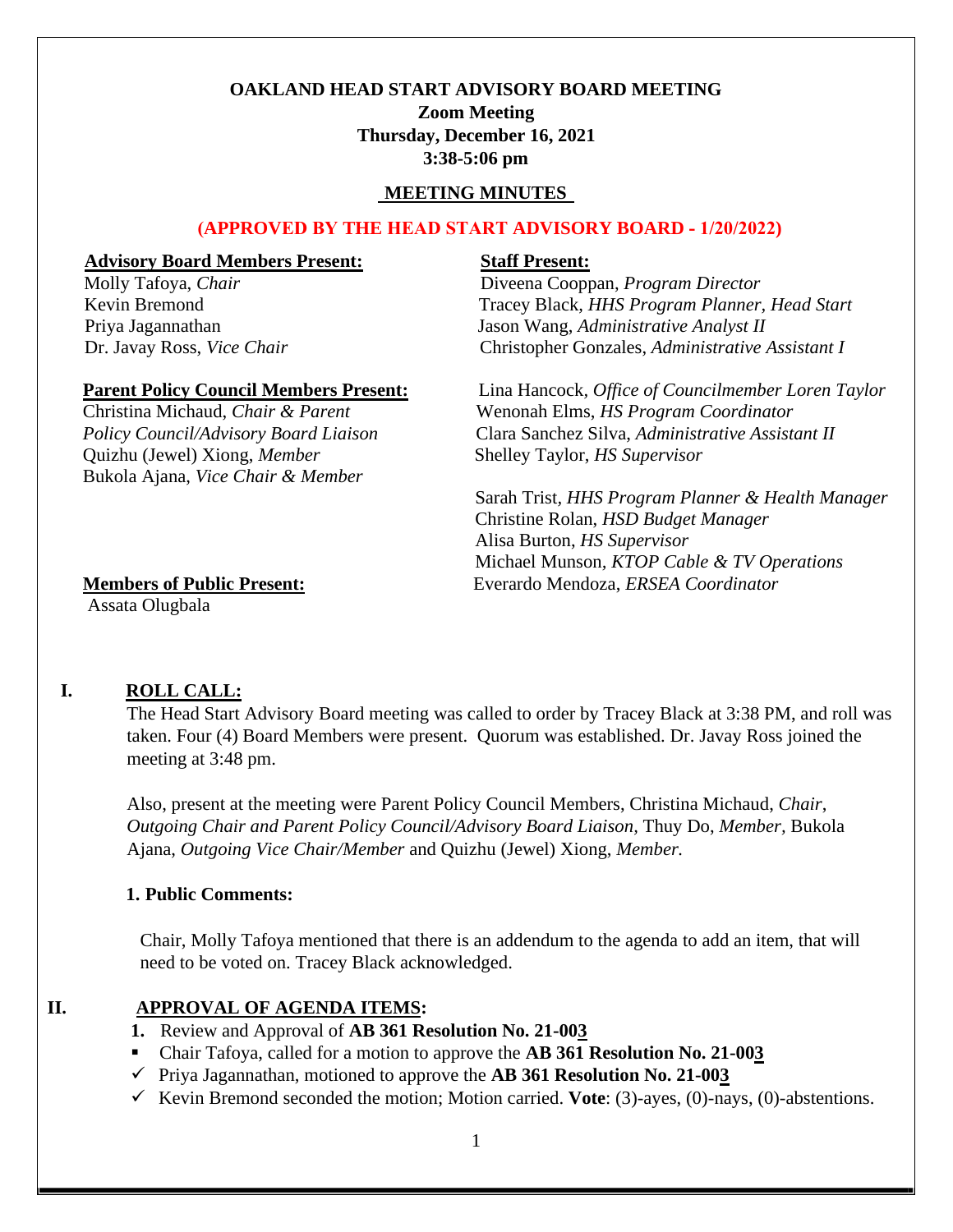**2.** Review and Approval of **December 16, 2021 Advisory Board Meeting Agenda**

▪ Chair Tafoya mentioned the addendum to the agenda. Tracey Black explained the addendum to the agenda is a request to the Advisory Board, to submit the request for a FY 21-22 CCTR Expansion Application, due on January 14, 2022. Tracey indicated that specific details on the application will be shared at the time the item is presented later in the meeting.

- Chair Tafoya called for a motion to approve the **December 16, 2021 Advisory Board Meeting Agenda with the addition of the agenda item – FY 21-22 CCTR Request for Application CCTR, and that the item be added to the agenda as Action Item No. 2.**
- ✓ Priya Jagannathan motioned to approve the **December 16, 2021 Advisory Board Meeting Agenda with the addition of the agenda item – FY 21-22 CCTR Request for Application CCTR, and that the item be added to the agenda as Action Item No. 2.**
- ✓ Kevin Bremond seconded the motion; Motion carried. **Vote:** (3)-ayes, (0)-nays, (0)-abstentions
- **3.** Review and Approval of **November 18, 2021, Advisory Board Meeting Minutes.**
- Chair Tafoya, called for a motion to approve **the November 18, 2021 Advisory Board Meeting Minutes.**
- ✓ Priya Jagannathan motioned to approve the **November 18, 2021 Advisory Board Meeting**  Minutes.
- ✓ Kevin Bremond seconded the motion; Motion carried. **Vote:** (3)-ayes, (0)-nays, (0)-abstentions

# **III. ACTION ITEMS:**

- **1. Review and Discussion of FY 21-22 Head Start Advisory Board Bylaws;** *Tracey Black, HHS Program Planner*
	- Chair Tafoya asked if the Parent Policy Council members had the chance to review The FY 21-22 Head Start Advisory Bylaws and asked for feedback.
	- Christina Michaud (Parent Policy Council Chair and Advisory Board Liaison) presented a report from the Parent Policy Council Meeting, November 16, 2021 and shared feedback on the Advisory Board Bylaws. The report stated that the Parent Policy Council members inducted 7 new members and one alternate member into the Parent Policy Council for FY 21- 22. More members will be inducted during the January 2022 Parent Policy Council meeting. The report also indicated that staffing of the Parent Policy Council/Advisory Board Liaison between the Parent Policy Council and Advisory Board is being still discussed. Delivery of and safety of food by Oakland Head Start drivers, was also discussed in the report.
	- Diveena Cooppan, Program Director included that in the Parent Policy Council Meeting, discussion among members that the language in the Advisory Board Bylaws in specific areas should be more inclusive in reference to the titles of caretakers of children, such as those who are relatives, foster parents, guardians, etc.
	- Tracey Black explained that the Bylaws with the proposed changes had been submitted to the City Attorney's (CA) office for review and input and it is hoped that the CA's feedback will be received in time to add the CA-reviewed Bylaws to the Advisory Board Meeting for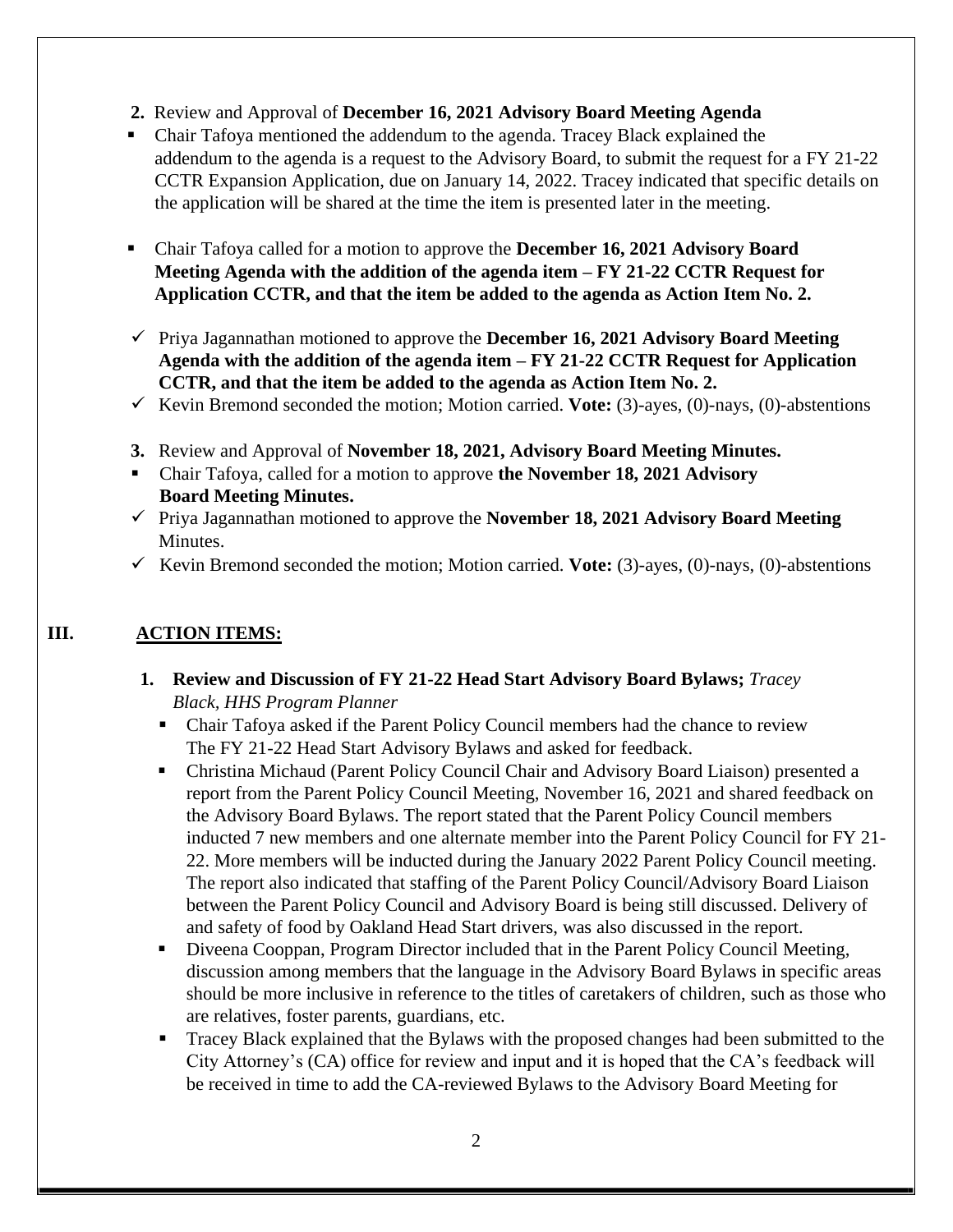January 20, 2022. The proposed edits to the Bylaws were made posted publicly, in the November 18, 2021 Advisory Board Packet.

- **Public Comment:** A. Olugbala, member of the pubic, commented about the importance of the inclusion of grandparents, relatives, etc., to the children attending Head Start, in the language of the Bylaws, where indicated. She also shared her concern regarding language services for the translation of the Bylaws, presented only English, now, and recommended the Bylaws be made available in other languages.
- **Staff Response:** Diveena Cooppan explained that we can start language translation in regards to written materials, and we can start with the agenda, translated in different languages.
- **Advisory Member Response:** Chair Tafoya explained that it would be better to utilize translation services for translation [such as Equal Access], as opposed on relying on bilingual City of Oakland employees for translation.
- **Staff Response:** Diveena Cooppan explained that bilingual City of Oakland employees are certified bilingual translators. They undergo certification in Human Resources and receive a pay differential with this certification, before doing translation services.
- **EXECT:** Staff **Response:** Chair Tafoya discussed with Tracey Black and Diveena Cooppan the process of submission of edits to the Bylaws to the City Attorney's Office and possibly being able to approve in the January 2022 Advisory Board meeting. Chair Tafoya also mentioned the language in the Bylaws, relating to the Policy Council Parent Liaison, will also be worded more inclusively.
- Chair Tafoya called for a motion to approve the **submittal of the changes to the Bylaws to the City Attorney's Office.**
- ✓ Molly Tafoya motioned to approve to **submit the changes to the Bylaws to the City Attorney's Office.**
- ✓ Priya Jagannathan seconded the motion; Motion carried. **Vote**: (4)-ayes, (0)-nays, (0) abstentions
- **2. Request to Submit FY 22-23 CDE/State Preschool (CSPP) Annual Continuation Funding Application:** *Tracey Black, Program Planner* **a***.* **Request to Submit FY 22-23 CDE/State Preschool (CSPP) Annual Continuation Funding Application**
- Tracey Black explained the process of application for the submission of FY 22-23 CDE/State Preschool (CSPP) Annual Continuation Application. The Head Start Program is a program contractor for the State of California. This application is due on December 17, 2021. Once the application is approved by CDE, the program will submit a request to City Council to accept and appropriate the contract funding for FY 22-23.
- **Priya Jagannathan asked about the amount of money being requested in the application.** Diveena Cooppan explained the amount of money of the annual CSPP contract is approximately, \$2 million, and outlined the process of requesting quarterly payment on ones' contract award, which is based on program enrollment and daily attendance.
- **Public Comment**: A. Olugbala, member of the public, asked a question on how the allocation and prioritization of funds is achieved, and whether the process is fair and equitable.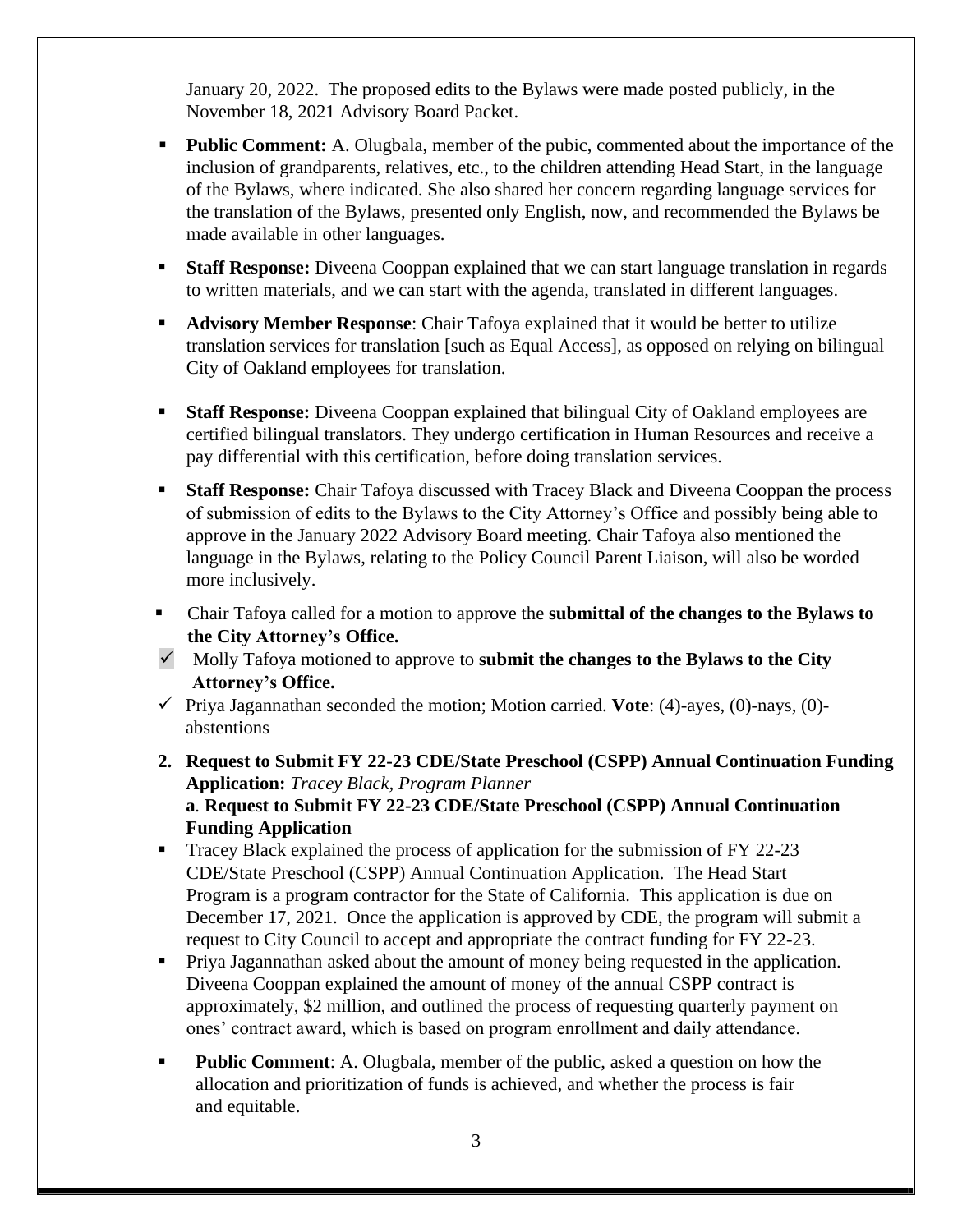- **Example 15 Staff Response:** Diveena Cooppan commented that Christin Rolan, HSD Budget & Fiscal Manager would be able to answer and respond to this question.
- Chair Tafoya called for a motion to approve the **Request to Submit FY 22-23 CDE/State Preschool (CSPP) Annual Continuation Funding Application**
- ✓ Dr. Javay Ross motioned to approve the **Request to Submit FY 22-23 CDE/State Preschool (CSPP) Annual Continuation Funding Application**
- ✓ Kevin Bremond seconded the motion; Motion carried. **Vote:.** (4)-ayes, (0)-nays, (0)- Abstentions,

# **b. Addendum to the CCTR mentioned by Molly Tafoya in the Approval of Agenda Items: California Department of Social Services Request for Application for General Childcare (CCTR)**

- Chair Tafoya mentioned the addendum the agenda, in which she requested an approval Advisory Board approval to include the additional agenda item - California Department of Social Services (CDSS) Request for Application (RFA) for General Childcare (CCTR) Expansion Funding for FY 21-22.
- Tracey Black explained the FY 21-22 CDSS, RFA for General Childcare (CCTR) Expansion Funding opportunity. The deadline for this application is on January 14, 2022.
- Priya Jagannathan asked if it's better to be contractor or a subcontractor.
- Diveena Cooppan explained that the essential difference between a contractor and a subcontractor is reporting and additional administrative costs passed on to the sub-contractor. And that, if there is a program expansion opportunity, it is better to be a contractor than subcontractor. Christine Rolan also explained that it is better to be a contractor.
- Everardo Mendoza also commented that is better to be a contractor due to the process of contracts, reporting etc.
- Chair Tafoya called for a motion to approve the **California Department of Social Services FY 21-22 Request for Application for General Childcare (CCTR) Expansion Funding**.
- ✓ Kevin Bremond motioned to approve the **California Department of Social Services Request For Application for General Childcare (CCTR) Expansion Funding.**
- $\checkmark$  Dr. Javay Ross seconded the motion; Motion carried. (4)-ayes, (0)-nays, (0)-abstentions
- **3. Monthly Progress Report:** *Diveena Cooppan & Sarah Trist HHS Program Planner*

# **a. Monthly Enrollment and Content Area Monitoring Update** – *November 2021*

- The service contract of our new HS Partner, Bananas, Inc. Family Child Care Program, has been approved we will now proceed with enrollment.
- HS Site Arroyo, Franklin  $&$  Tassafaronga are now open. We do have some staff shortages due to some staff on family and medical leave, along with some resignations. We hired 2 new staff members.
- We are 67% enrolled. We have flexibility in enrollment through the end of December 2021, since we are still in the Start-up period. Reasons for 67% enrollment include the staffing shortage, the class size (Class Size Waiver request was forwarded to Regional Office), and the addition of a new partner who will come online in January 2022.
- For attendance, we are at 77% overall. Office of Head Start wants us to be at 85% but they have given us flexibility. Due to Covid restrictions, enrollment might not be met until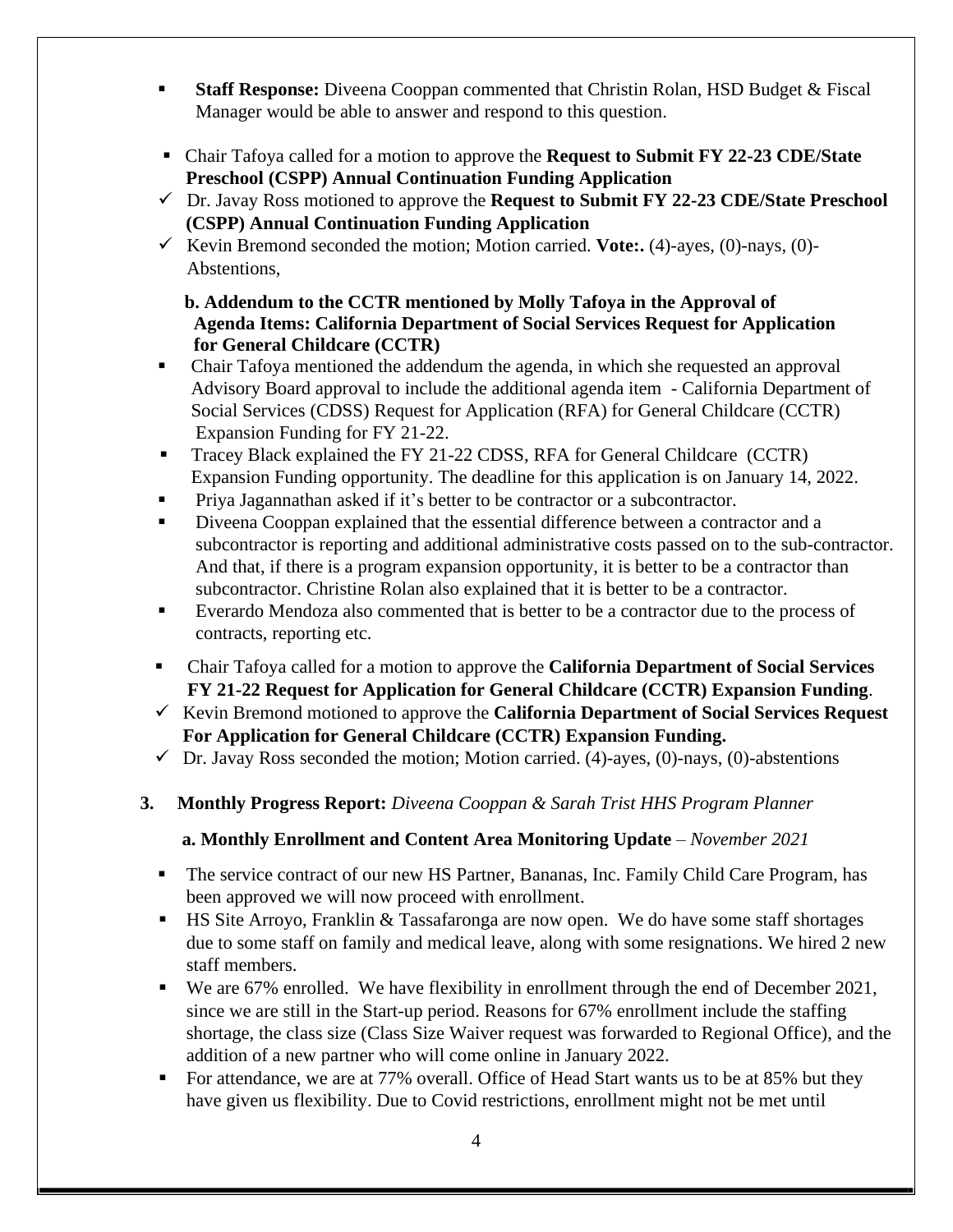Februrary.

- We are on target with the Ages  $\&$  Stages screener. Family assessment is also on target.
- Sarah Trist, Health Services Manager and Program Planner, reported that we did not have any COVID outbreaks in our HS Sites in November 2021, due to the strict Covid protocols we have. The federal Office of Head Start issued COVID protocols for Head Start/Early Head Start grantees COVID, which supersede local and state mandates, due to an abundance of caution.
- The Parent Policy Council members who attended the meeting, introduced themselves, namely: Bukola Ajana, Quizhu (Jewel) Xiong, and Christina Michaud.
- Christin Rolan responded to A. Olugbala's question regarding the CSPP, State funding and it's process of prioritization of funds for more equitable distribution. Christine Rolan explained that funds are mainly spent in classrooms, and on supplies and operational costs in running a classroom.
- Chair Tafoya called for a motion to approve the **Monthly Progress Report –** *November 2021*
- ✓ Molly Tafoya motioned to approve the **Monthly Progress Report –** *November 2021*
- ✓ Priya Jagannathan seconded the motion; Motion carried. **Vote:** (4)-ayes, (0)-nays, (0) abstentions
- **4. Monthly Financial Report:***; Jason Wang, Admin. Analyst II* **a***.* **Monthly Financial Report** *– November 2021*
	- Head Start/Early Head Start budget and monthly expenditures were presented and explained. The report is up to December 8, 2021. Payroll report is up to October 29, 2021. We started payroll for HS Site Staff on September 1, 2021 ad we are now 40% through the Fiscal Year.
	- **Purchase Card Transaction log was presented and explained, with 2 expenses being Zoom** expenses and the Serve Safe training for the Central Kitchen Staff.
	- **Travel is 0% for now for expenses because we are traveling less due to Covid. However, there**  are 2 Staff members who are currently in Ohio working on the mobile classroom. So, travel expenses will increase in next month per expenditures.
	- Contractual expenses are 78%, encumbered \$2.4 million. This money is being set aside so that we can pay invoices from our HS partner sites and consultants throughout the course of the year.
	- Child and Adult Care Food Program (CACFP) meal and expense report was presented and explained. 1752 Breakfasts, 1960 lunches, 1623 afternoon snacks had been served at HS/EHS Site for the month of November 2021.
	- Chair Tafoya called for a motion to approve the **Monthly Financial Report** *– November 2021*
	- ✓ P. Jagannathan motioned to approve the **Monthly Financial Report –** *November 2021*
- $\checkmark$  K. Bremond seconded the motion; Motion carried. **Vote:** (4)-ayes, (0)-nays, (0)-abstentions
- **5. Policies & Procedures:** *Thao Ly, Education Coordinator*
	- **a. Child Assessment**
	- **•** The program must conduct standardized and structured child assessments, on a specific schedule, based on each child's program enrollment date.
	- Rationale for this policy is that the (Desired Results Developmental Profile) DRDP